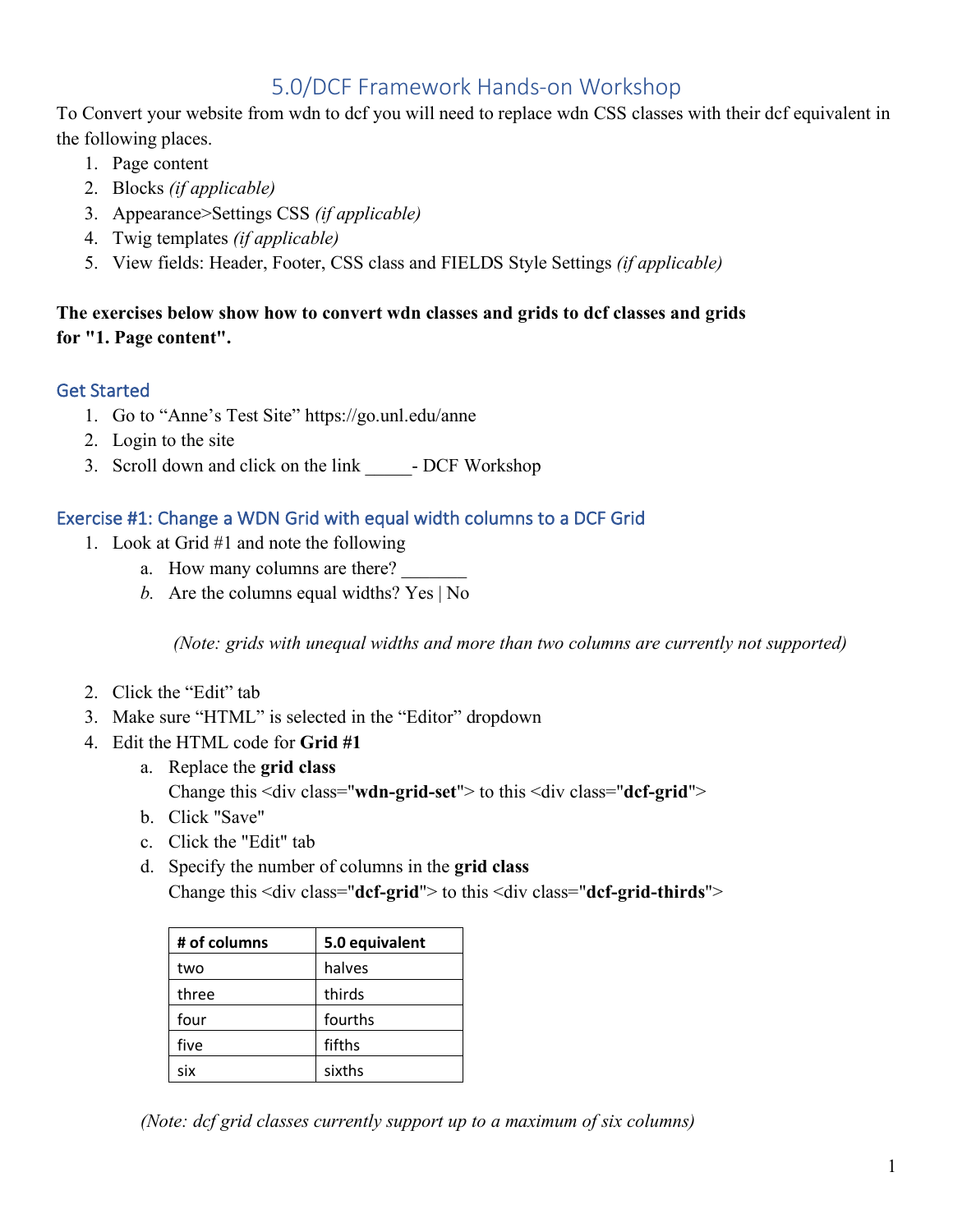- e. Click "Save"
- f. Click the "Edit" tab
- g. Remove the **grid column** classes *(it's in three places)* Change this <div class="**bp640-wdn-col-one-third**"> to this <div>

Note the breakpoint value bp[#] above \_\_\_\_\_\_\_\_\_

- h. Click "Save"
- i. Click the "Edit" tab
- j. Add an equivalent **5.0 breakpoint** on the end of the **grid class** Change this <div class="**dcf-grid-thirds**"> to this <div class="**dcf-grid-thirds@sm**">

| Old 4-1 breakpoints | <b>New 5.0 breakpoints</b> |
|---------------------|----------------------------|
| bp480, bp1          | @sm                        |
| bp640               | @sm                        |
| bp768, bp2          | @md                        |
| bp960, bp3          | @md                        |
| bp1280, bp4         | @ g                        |
| 1600                | @xl                        |

*(Note: for grids to display five or six columns the grid class must be suffixed with @md, @lg or @xl. Example:* dcf-grid-sixths@md*)*

- k. Click "Save"
- l. Click the "Edit" tab
- m. Add a gap/space between the grid rows and columns to prevent the column and row content from touching other content

Change this <div class="**dcf-grid-thirds@sm**"> to this <div class="**dcf-grid-thirds@sm dcf-col-gap-vw dcf-row-gap-5**">

*(Note: vw is the recommended column gap. You can increase the gap by changing vw to a number between 1 and 10. The row can be increased or decreased by changing it to a number between 1 and 10 )*

n. Click "Save"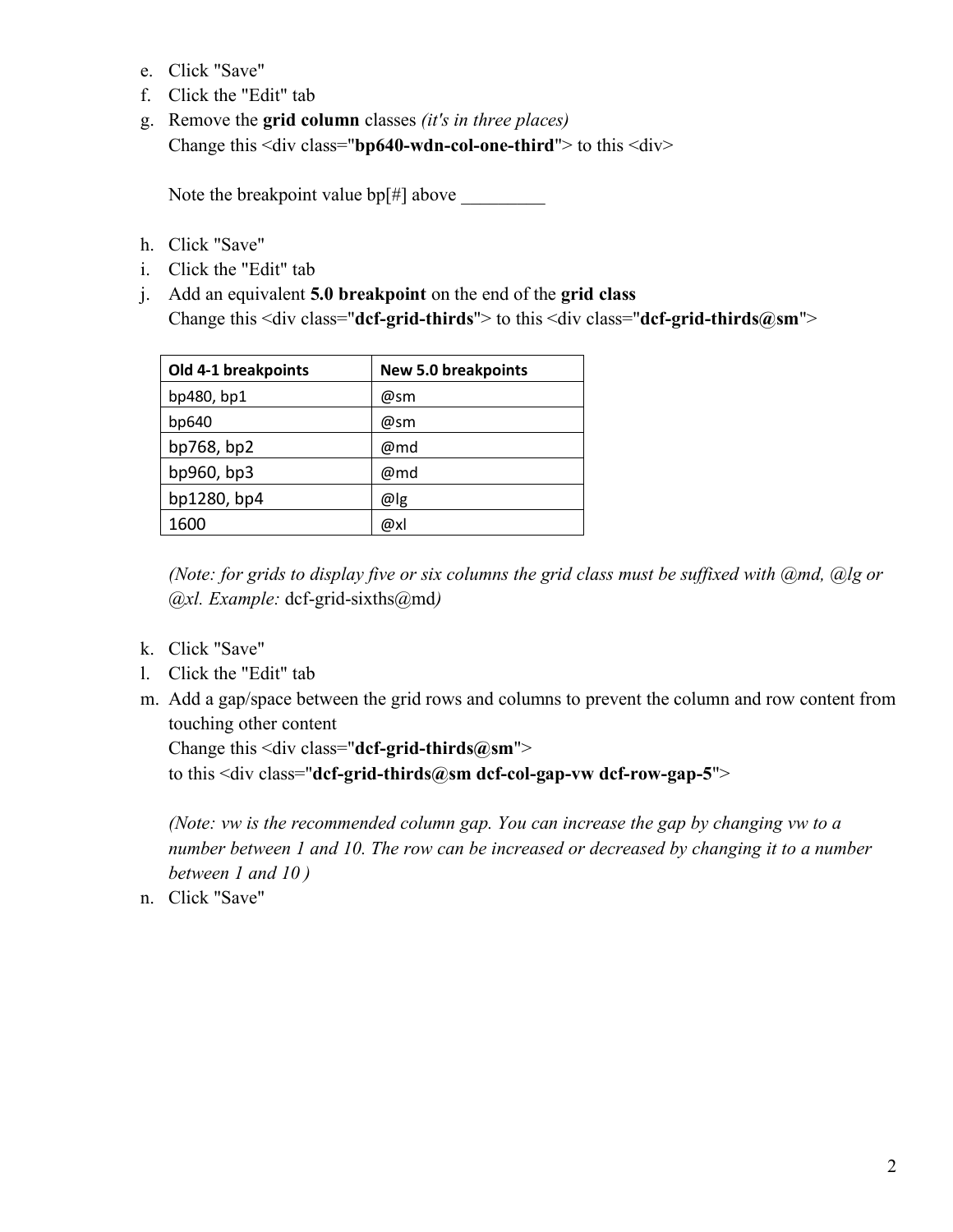### Exercise #2: Change a WDN Grid with equal width columns to a DCF Grid

- 1. Look at **Grid #2** *(four columns)* and convert it to dcf using the same process as in Exercise #1
- 2. Edit the HTML code for **Grid #2**
	- a. Change the **grid class.** Include the number of columns and break point on the grid class and add classes for the column gap and row gap
	- b. Remove the **grid column** classes
- 3. Adjust the breakpoints so that it displays four columns on desktop and two columns on mobile
	- a. Change **dcf-grid-fourths@sm** to **dcf-grid-fourths@md**
	- b. Add the class **dcf-grid-halves@sm**

Example:

 $\langle$ div class="dcf-grid-halves@sm dcf-grid-fourths@md dcf-col-gap-vw dcf-row-gap-5">

c. Check that the grid displays in two columns on mobile. Click, hold and drag the bottom right corner of the browser window to make the width as small as possible.

#### Exercise #3: Changing a WDN Grid with two unequal width columns to a DCF Grid

- 1. In a new browser tab go to https://wdn.unl.edu/documentation/5.0/bands
	- a. Scroll down to "Sample Layout: Photo Right on Wide Screen, 67%/33%"
	- b. Copy the sample code
- 2. Go back to your your "() DCF Workshop page and click the "Edit" tab.
	- a. Paste the code you copied from the WDN site into the editor, at the bottom, beneath all the other code
	- b. Add an HTML comment above the code you pasted in so you can more easily see where it begins

<!- - BEGIN: SAMPLE LAYOUT - - >

- 3. Edit the HTML code for **Grid #3**
	- a. Copy the image source and alt text attributes below src="images/east-campus-porch.jpg" alt="East Campus Porch"

paste them into the "Sample Layout" code, replacing the code below

src="images/documentation/dcf-bands-basketball-crowd.jpg" alt="Crowd cheers at Husker Basketball game."

- b. Do the same as above for the heading text, paragraph text, button text in **Grid #3** *(do not copy and paste the HTML tags, just copy and paste the text inbetween the tags)*
- c. Also copy and paste the button link in **Grid #3**, replacing the one in the "Sample Layout" code
- d. Click "Save"

By default, the contents in the first div will display first on mobile at the **grid column** breakpoint. Most of the time, it's better to display an image first with text under it; however, if the image is on the right of the text, it will display second.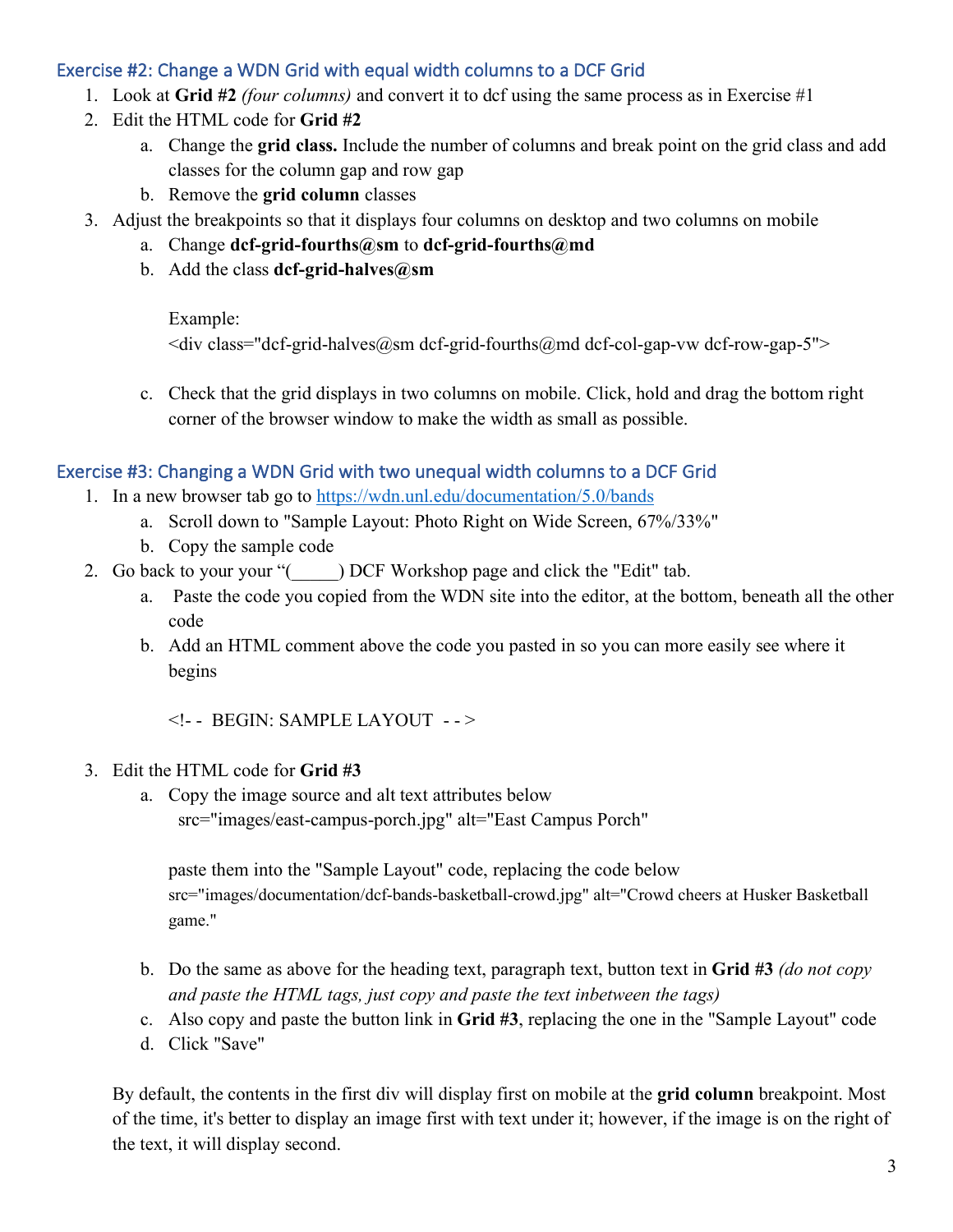In the "Sample Layout" code, to display the image on the left on desktop and first on mobile, the image  $\langle \text{div} \rangle$  is listed first in the code and the dcf-2nd@md and dcf-1st@md classes were added, indicating the display order on desktop.

 $\langle$  div class="dcf-col-100% dcf-col-33%-end@md dcf-2nd@md">[image here] $\langle$ /div>  $\langle$ div class="dcf-col-100% dcf-col-67%-start@md dcf-1st@md">[text here] $\langle$ div>

- a. Click, hold and drag the bottom right corner of the browser window and make the width as small as possible to see how the image moves above the text
- 4. Make a copy of the "Sample Layout" code and paste it at the bottom of the editor
- 5. Change the "Sample Layout" Code copy so that the image displays on the left Change this <div class="**dcf-col-100% dcf-col-33%-end@md dcf-2nd@md"**> To this <div class="**dcf-col-100% dcf-col-33%-start@md"**>

Change this <div class="**dcf-col-100% dcf-col-67%-start@md dcf-1st@md**"> To this <div class="**dcf-col-100% dcf-col-67%-end@md**">

6. Change the % value to display other column width combinations

| <b>First <div></div></b> | Second <div></div> |
|--------------------------|--------------------|
| dcf-col-50%-start        | dcf-col-50%-end    |
| dcf-col-33%-start        | dcf-col-67%-end    |
| dcf-col-25%-start        | dcf-col-75%-end    |
| dcf-col-67%-start        | dcf-col-33%-end    |
| dcf-col-75%-start        | dcf-col-25%-end    |